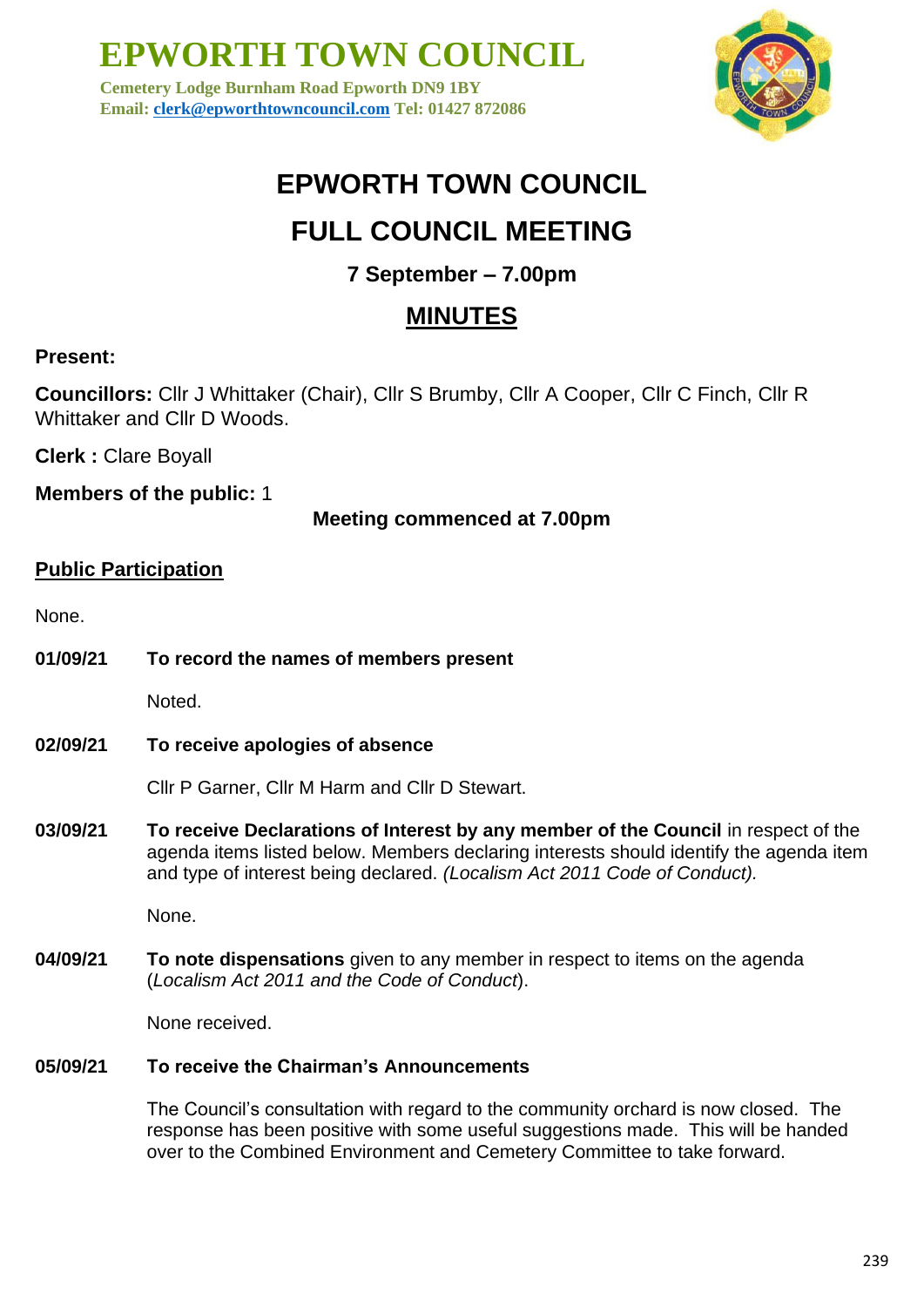**Cemetery Lodge Burnham Road Epworth DN9 1BY Email: [clerk@epworthtowncouncil.com](mailto:clerk@epworthtowncouncil.com) Tel: 01427 872086**



#### **06/09/21 To receive reports from Ward Councillors**

Cllr J Whittaker read through Ward Cllr Mitchell's report. Cllr J Whittaker advised that no complaint was made to Ward Cllr Mitchell and he has shared the personal email he sent with all councillors.

Cllr R Whittaker proposed to note the report, seconded by Cllr Woods. All in favour.

It was **resolved** to note Ward Cllr Mitchell's report.

#### **07/09/21 To receive the Clerk's Report**

- The Clerk has contacted N Lincs Council and requested a new sign for Battle Green.
- N Lincs Council have been requested to remove the significant number of weeds in and around Epworth Town Centre.
- The Clerk has ordered the new handle for the piece of play equipment, and this has now been received.
- A blocked drain on Chapel Street has been reported, a tanker has attended and the drain is now clear.
- The Clerk is awaiting contact from a cleansing officer at N Lincs Council regarding the resiting of a bin to the entrance to the cemetery car park.
- The contractor will be starting to cut the cemetery hedges in the next 2 weeks.
- The Clerk has chased the contractor for renewal of the door lock at cemetery lodge. He has confirmed that he will attend during the Clerk's office hours.
- The Clerk is awaiting the sign company to contact her regarding the signage on Cemetery Lodge and the noticeboards.

Cllr Woods proposed to note the Clerk's report, seconded by Cllr Brumby. All in favour.

It was **resolved** to note the Clerk's report.

#### **08/09/21 To resolve the Draft Minutes of the Full Council Meeting held on 3 August 2021**

Cllr Finch proposed that the draft minutes of the Full Council Meeting held on 3 August 2021 be accepted as a true record, seconded by Cllr Brumby. All in favour.

It was **resolved** that the draft minutes of the Full Council meeting held on 3 August 2021 be accepted as a true record.

#### **09/09/21 To resolve the Draft Minutes of the Planning Meeting held on 18 August 2021**

Cllr R Whittaker proposed that the draft minutes of the Planning Meeting held on 18 August 2021 be accepted as a true record, seconded by Cllr Brumby. All in favour.

It was **resolved** that the draft minutes of the Planning meeting held on 18 August 2021 be accepted as a true record.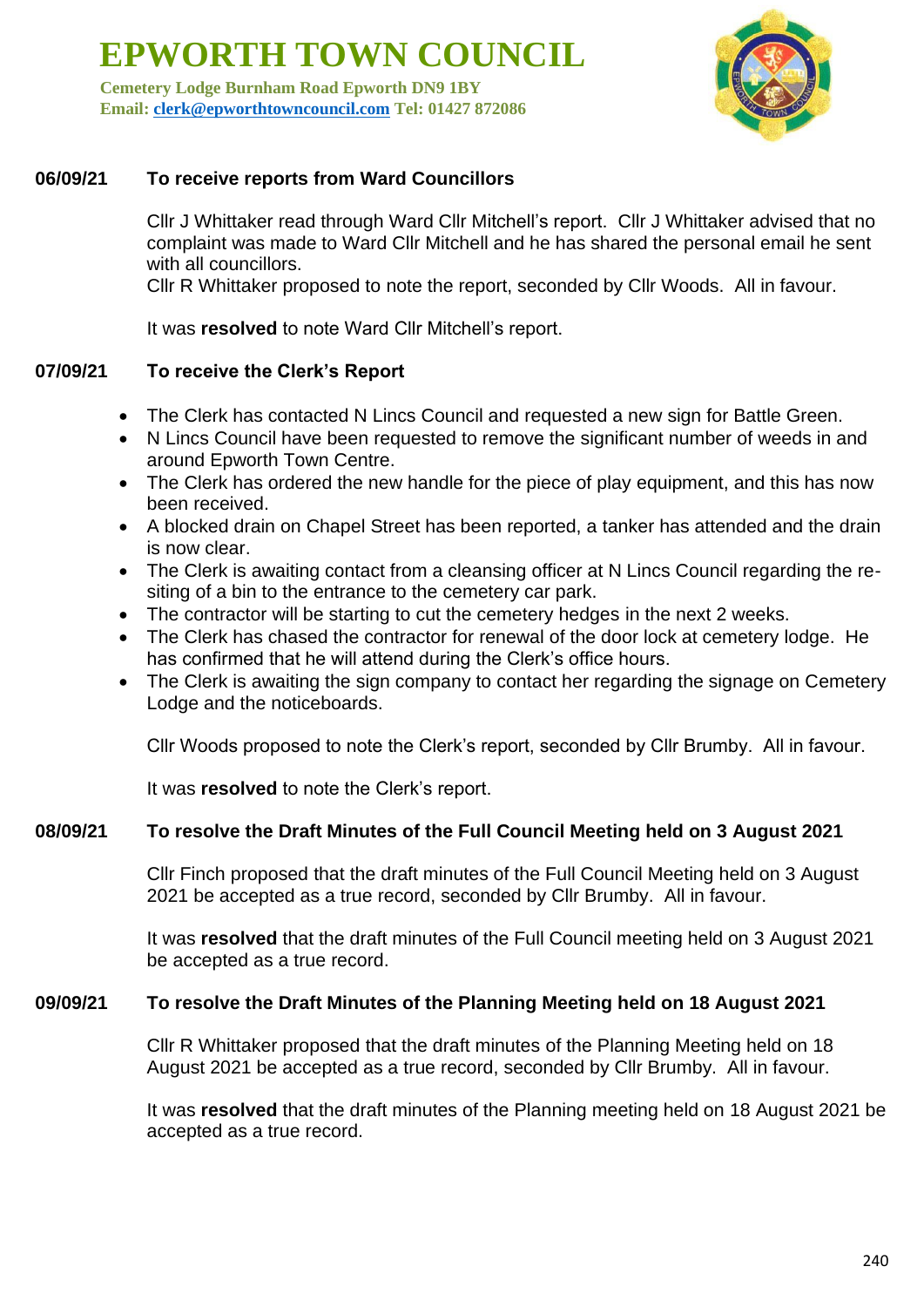**Cemetery Lodge Burnham Road Epworth DN9 1BY Email: [clerk@epworthtowncouncil.com](mailto:clerk@epworthtowncouncil.com) Tel: 01427 872086**



#### **10/09/21 To resolve the Draft Minutes of the Combined Environment and Cemetery Committee held on 24 August 2021**

Cllr Woods proposed that the draft minutes of the Combined Environment and Cemetery Committee held on 24 August 2021 be accepted as a true record, seconded by Cllr R Whittaker. All in favour.

It was **resolved** that the draft minutes of the Combined Environment and Cemetery Committee held on 24 August 2021 be accepted as a true record.

#### **11/09/21 To resolve the Draft Minutes of the Personnel Committee held on 1 September 2021**

Cllr Cooper proposed that the draft minutes of the Personnel Committee Meeting held on 1 September 2021 be accepted as a true record, seconded by Cllr Brumby. All in favour.

It was **resolved** that the draft minutes of the Personnel meeting held on 1 September 2021 be accepted as a true record.

#### **12/09/21 To resolve the Draft Minutes of the Finance Committee held on 1 September 2021**

Cllr Finch proposed that the draft minutes of the Finance Meeting held on 1 September 2021 be accepted as a true record, seconded by Cllr R Whittaker. All in favour.

It was **resolved** that the draft minutes of the Finance meeting held on 1 September 2021 be accepted as a true record.

#### **13/09/21 To receive the Financial Reports and Bank Reconciliation**

Cllr Finch proposed to accept the financial reports and bank reconciliation, seconded by Cllr J Whittaker. All in favour.

It was **resolved** to accept the financial reports and bank reconciliation.

#### **14/09/21 To receive the Schedule of Payments**

#### **Cheque Payments**

| N <sub>0</sub> | Payee          | Reason                                              | <b>VAT</b>     | <b>Gross</b> |
|----------------|----------------|-----------------------------------------------------|----------------|--------------|
|                |                |                                                     |                | Amount       |
| $\mathbf{1}$   | Payroll        | Month 5                                             | $\Omega$       | £1994.60     |
| $\mathcal{P}$  | MKS Groundcare | <b>Grass Cutting</b>                                | £40.00         | £240.00      |
| 3              | Clare Boyall   | Postage                                             | $\Omega$       | £7.92        |
| 4              | MWQA Ltd       | H&S Support June                                    | $\overline{0}$ | £50.00       |
| 5              | Paul Haywood   | <b>Cemetery Grass Cutting</b><br>$1/6/21 - 31/8/21$ | $\Omega$       | £1200.00     |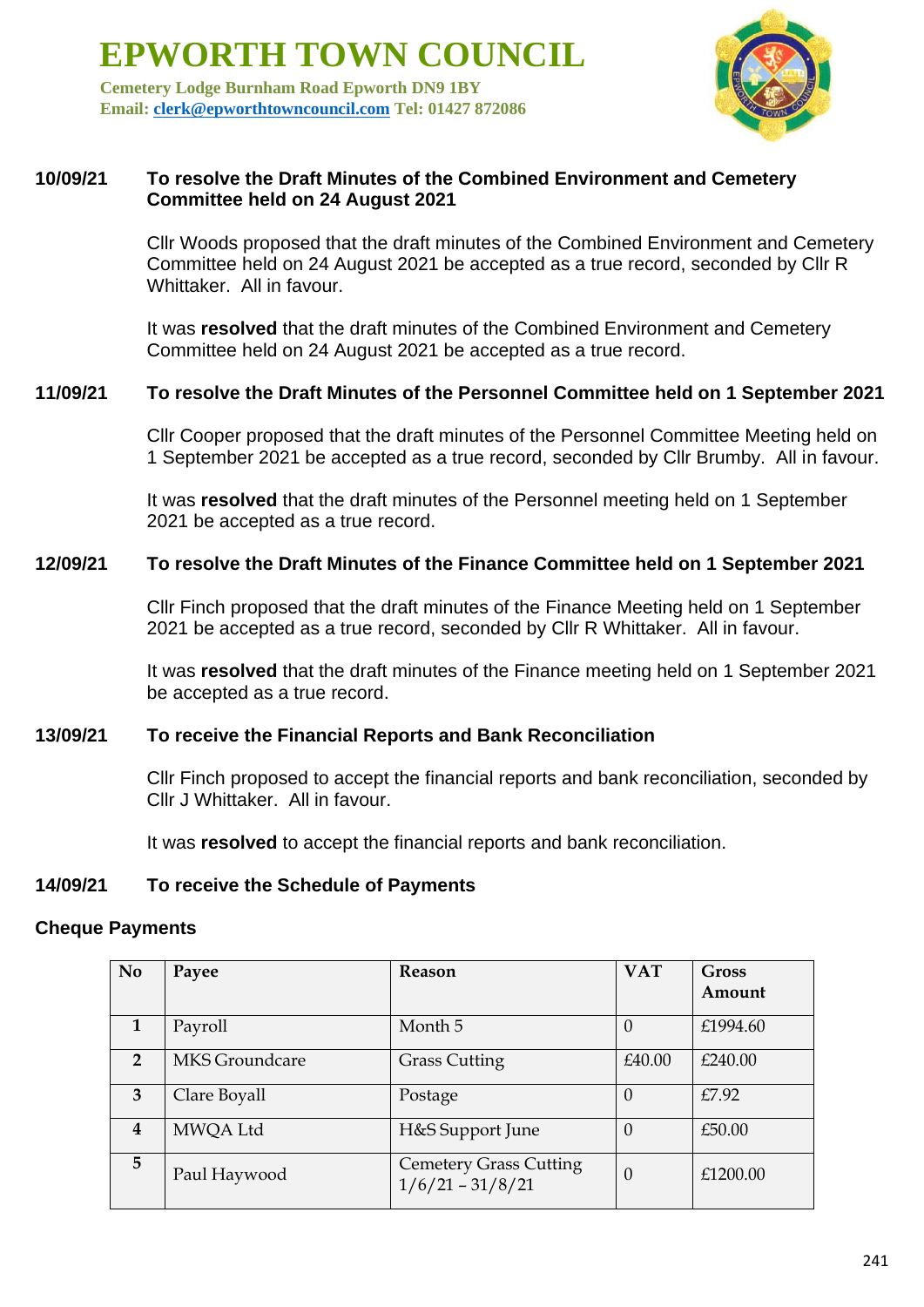**Cemetery Lodge Burnham Road Epworth DN9 1BY Email: [clerk@epworthtowncouncil.com](mailto:clerk@epworthtowncouncil.com) Tel: 01427 872086**



| 6  | Epworth Imperial Hall                    | Hire of Hall July and<br>August | 0        | £45.00    |
|----|------------------------------------------|---------------------------------|----------|-----------|
| 7  | Torne Valley                             | Supplies                        | £2.97    | £17.84    |
| 8  | Pete Barker                              | Mileage                         | 0        | £12.15    |
| 9  | J R Cockin Electrical<br>Contractors Ltd | <b>PAT</b> Testing              | £14.08   | £84.48    |
| 10 | Agilico Workplace<br>Technologies Ltd    | Final Photocopier Invoice       | £4.17    | $f$ 24.97 |
| 11 | Fields in Trust                          | Membership Fee                  | $\theta$ | £65.00    |

#### **Direct Debit Payments**

| 1                       | <b>EDF</b>            | Utility                         | £23.00  |
|-------------------------|-----------------------|---------------------------------|---------|
| $\overline{2}$          | <b>EDF</b>            | Utility                         | £112.00 |
| 3                       | <b>EDF</b>            | Utility                         | £48.00  |
| $\overline{\mathbf{4}}$ | <b>HSBC</b>           | Charges                         | £20.90  |
| 5                       | Vodafone              | Mobile                          | £23.31  |
| 6                       | Plusnet               | Landline and Broadband<br>April | £39.60  |
| $\overline{7}$          | <b>Everflow Water</b> | <b>Water Rates</b>              | £118.28 |

Cllr R Whittaker proposed to approve the schedule of payment, seconded by Cllr Finch. All in favour.

It was **resolved** to approve the schedule of payment.

#### **15/09/21 To receive and review the Equality Policy**

Cllr Finch resolved to approve the Equality Policy, seconded by Cllr Brumby. All in favour.

It was **resolved** to approve the Equality Policy.

#### **16/09/21 To receive and adopt the Safeguarding Children's MARS Policy**

This was discussed. Cllr R Whittaker proposed to adopt the new Safeguarding Children's MARS Policy and that Cllr Cooper be the designated Child Protection lead for Epworth Town Council and that Cllr Brumby be his deputy, seconded by Cllr Woods. All in favour.

It was **resolved** to adopt the new Safeguarding Children's MARS Policy and that Cllr Cooper be the designated Child Protection Lead and that Cllr Brumby be his deputy.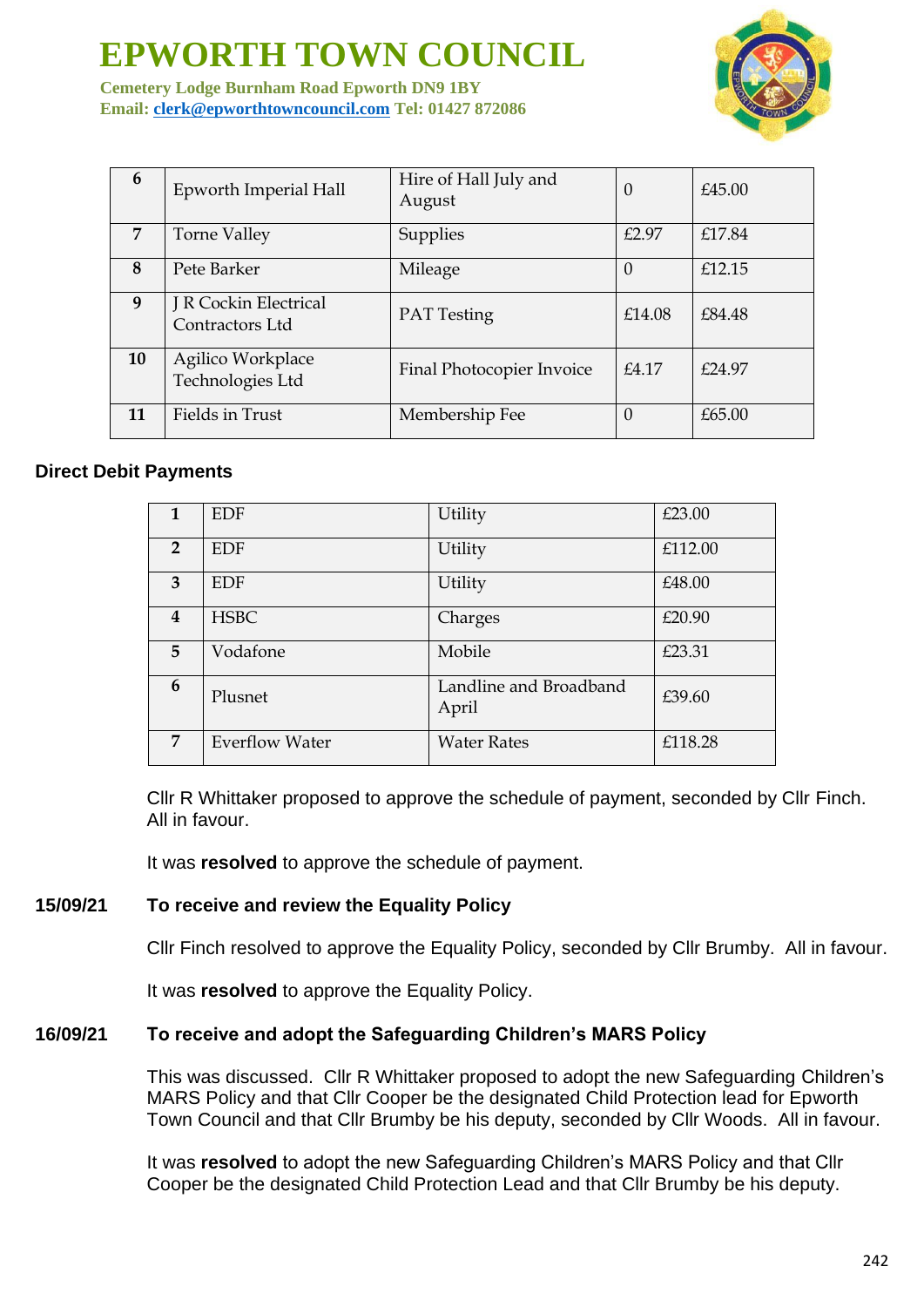**Cemetery Lodge Burnham Road Epworth DN9 1BY Email: [clerk@epworthtowncouncil.com](mailto:clerk@epworthtowncouncil.com) Tel: 01427 872086**



#### **17/09/21 To receive further information for the Data Protection Policy**

Cllr J Whittaker proposed to defer this item to the next full council meeting until further information is available, seconded by Cllr R Whittaker. All in favour.

It was **resolved** to defer this item to the next full council meeting.

### **18/09/21 Planning Applications**

**Application No:** PA/2021/1398

**Proposal:** Planning permission to erect a replacement dwelling and one new dwelling **Site Location:** 100 High Street, Epworth, DN9 1JS

Cllr R Whittaker stated this is a backland and a tandem development. She also noted that a significant number of trees will have to be removed, that there are no landscaping plans, it is in a medium risk flood zone and a Heritage Impact Statement has not been submitted.

Cllr R Whittaker proposed that the council support the application but with the comments that issues with soak aways and flooding be addressed, that landscaping plans be submitted with regard to replacement of trees and a Heritage Impact Statement should be submitted, seconded by Cllr Woods. All in favour.

It was **resolved** to support the planning application with the above comments.

#### **19/09/21 Planning Permission Refused**

Cllr Cooper proposed to note the refused planning application, seconded by Cllr Finch. All in favour.

It was **resolved** to note the refused planning application.

#### **20/09/21 To receive further information regarding a Grant Application** Local Government Act s137

This was discussed. Cllrs felt that the existing bench could be renovated at a cheaper cost and that a re-submission for renovation costs could be considered. Cllrs R Whittaker proposed to reject the grant application for the cost of a new bench, seconded by Cllr Finch. All in favour.

It was **resolved** to reject the grant application.

#### **21/09/21 To receive the Lincolnshire Riparian Project Questionnaire and resolve responses**

Cllr J Whittaker read through the questionnaire and answers were collated. Cllr Cooper proposed to submit the collated answers, seconded by Cllr Finch. All in favour.

It was resolved to submit the collated answers.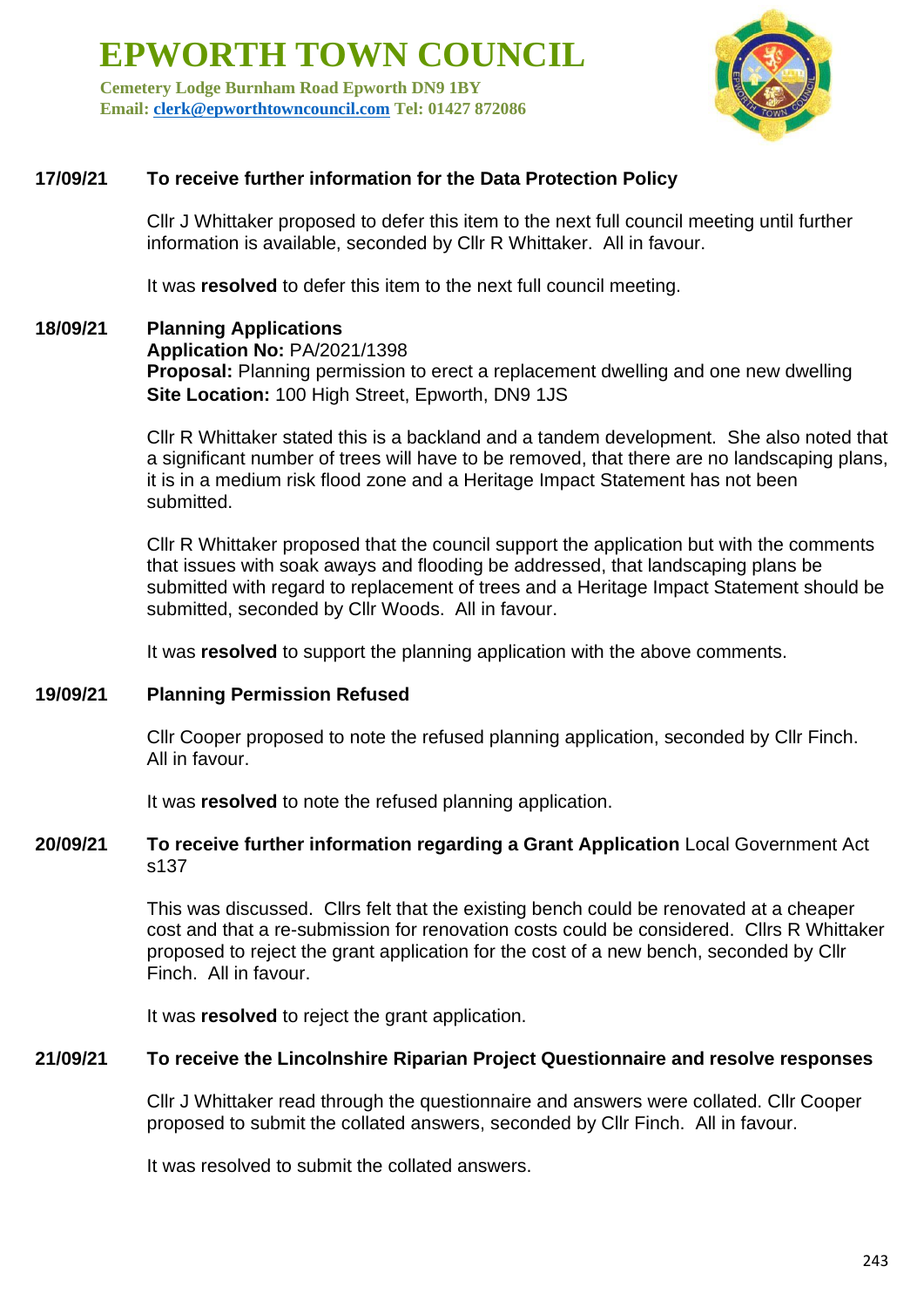**Cemetery Lodge Burnham Road Epworth DN9 1BY Email: [clerk@epworthtowncouncil.com](mailto:clerk@epworthtowncouncil.com) Tel: 01427 872086**



#### **22/09/21 To receive communication from N Lincs Council regarding Turbary Road**

Cllr J Whittaker suggested that a letter be sent to residents of Turbary Road. He advised that the Town Council have still not received N Lincs Council's agreed contribution for last year or for half of this year's costs.

Cllr Finch proposed that Epworth Town Council write to N Lincs Council to request reimbursement of their half of the costs spent last year and this year and to include paid invoices and copies of previous correspondence regarding Turbary Road. To also send a letter to the residents of Turbary Road to inform them of N Lincs Council's decision, seconded by Cllr R Whittaker. All in favour.

It was **resolved** that a letter be sent to N Lincs Council requesting reimbursement for their half of the costs spent last year and this year and also that a letter be sent to residents of Turbary Road to inform them of N Lincs Council's decision.

#### **23/09/21 To receive further information on the annual Playground Inspection Report**

Inspections of the playground was discussed. Cllr R Whittaker proposed that the council request ROSPA to complete the annual playground inspections from next year, that the inspections from N Lincs Council are cancelled after this year and that weekly inspections are completed by the Clerk, seconded by Cllr Woods. All in favour.

It was **resolved** that the council request ROSPA to complete the annual playground inspections from next year, that the inspections from N Lincs Council are cancelled after this year and that weekly inspections are completed by the Clerk.

#### **24/09/21 To receive a letter from a resident requesting tree pruning in the Cemetery**

The resident's letter was discussed. Cllr R Whittaker proposed to send a letter to the resident advising that the council take on board their comments and that 3 quotations for the trees to be pruned will be requested, seconded by Cllr Finch. All in favour.

It was **resolved** that to send a letter to the resident advising that the council take on board their comments and that 3 quotations for the trees to be pruned will be requested.

#### **25/09/21 To receive information and resolve whether to replace a damaged rope on a piece of play equipment**

Cllr J Whittaker advised that this has been brought to the full council to seek Cllr's opinions on whether to replace the rope. Cllr R Whittaker advised that she is concerned regarding vandalism in that area. Cllr Finch proposed to replace the damaged rope, seconded by Cllr Brumby. All in favour.

It was **resolved** to replace the damaged rope.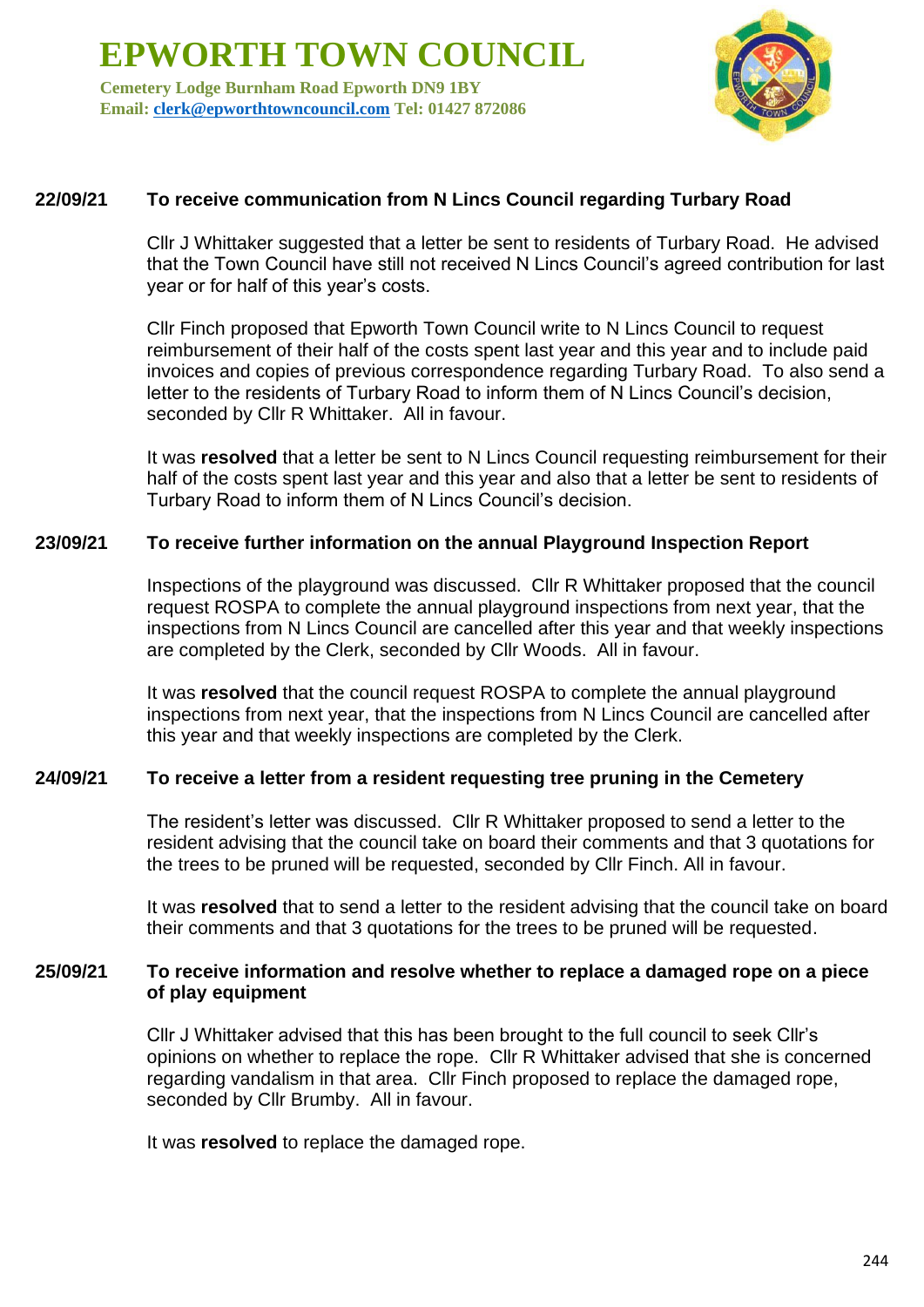**Cemetery Lodge Burnham Road Epworth DN9 1BY Email: [clerk@epworthtowncouncil.com](mailto:clerk@epworthtowncouncil.com) Tel: 01427 872086**



#### **26/09/21 To resolve a response to the Hub Consultation**

Cllr J Whittaker stated that he felt it important that Epworth Town Council respond to the consultation but the consultation period had closed before the council were able to discuss this. Cllr Woods shared his concerns regarding the amount of parking spaces for cars. Cllr Brumby asked if the school were aware. Cllr J Whittaker advised that the school supports the project. The consultation was discussed at length. Cllr Woods proposed that the Community Leaders are invited to an extra-ordinary meeting, seconded by Cllr Brumby. All in favour.

It was **resolved** that the Community Leaders are invited to an extra-ordinary meeting.

#### **27/09/21 To receive information regarding the safety of the crossroads in Epworth**

Cllr A Cooper advised that there had been an accident recently at the crossroads and asked Cllrs if they thought that the crossroads were safe enough. Cllr Brumby advised that she had also witnessed another accident in the same place recently. This was discussed. Cllr R Whittaker proposed to contact Highways at N Lincs Council to request a meeting with Epworth Town Council, seconded by Cllr Finch. All in favour.

It was **resolved** to contact Highways at N Lincs Council to request a meeting with Epworth Town Council.

#### **28/09/21 To resolve that this Council utilises its powers under the Local Government Act 1972, section 101, to devolve to the Clerk the authority to make decisions on planning applications** where:

a. The application falls between meetings, and it is not possible to obtain from the Planning Authority an extension of time to consider the matter; and

b. The Chairman is unavailable to convene a planning meeting or particular circumstances are such that the convening of a planning meeting is impractical.

In both circumstances the Clerk shall have authority to respond on the Council's behalf, taking into account the Local Plan; the content of any planning policies; community plan or Neighbourhood Plan adopted by the council; and precedent. Moreover, where it is practicable, the Clerk is to contact ALL Planning Committee Councillors to confirm they are content with the response to the specific Planning Application requiring this action.

This authority will not apply to applications where there are known objections by neighbours; multiple housing development and new land allocations or are in the conservation area of Epworth.

Cllr Brumby proposed that the council utilise their powers to devolve responsibility to the Clerk to make decisions on planning applications under the stated terms, seconded by Cllr Finch. All in favour.

It was **resolved** that the council utilise their powers to devolve responsibility to the Clerk to make decisions on planning applications under the stated terms.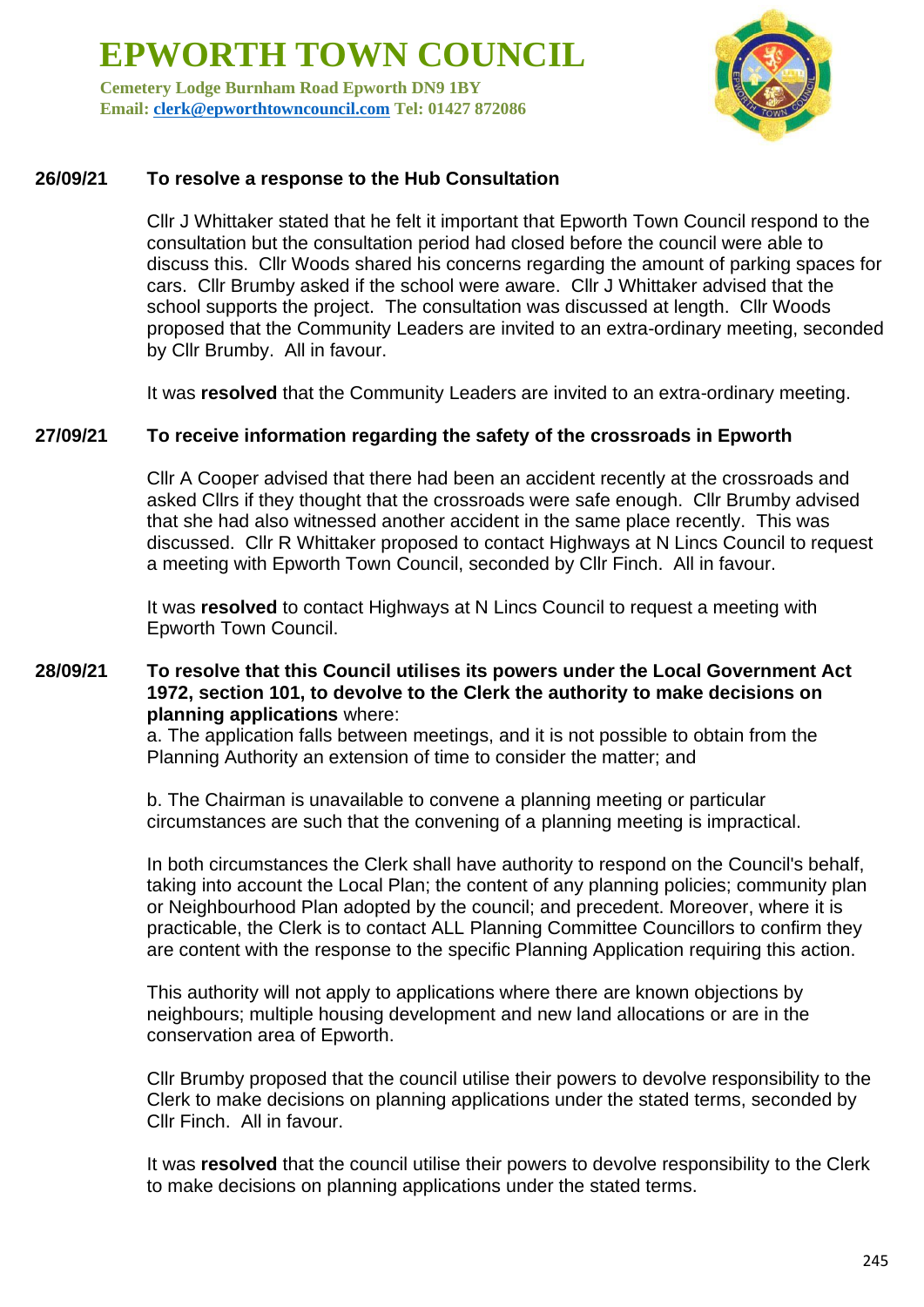**Cemetery Lodge Burnham Road Epworth DN9 1BY Email: [clerk@epworthtowncouncil.com](mailto:clerk@epworthtowncouncil.com) Tel: 01427 872086**



#### **29/09/21 To receive information regarding the grass verges**

Cllr J Whittaker advised that Cllr Finch had been informed by Ward Cllr Mitchell that Haxey Parish Council wished to give up their contract for the grass cutting in Epworth. Haxey have stated that this is not the case and do not wish to relinquish the contract. Cllr R Whittaker proposed to note this and to further discuss this when the contracts are due for renewal. Cllr J Whittaker proposed an amendment to this that in addition the Town Council write to N Lincs Council requesting that the contracts are sent out in the October before they are due for renewal, seconded by Cllr Woods. All in favour.

It was **resolved** to note this information, to further discuss this when the contracts are due for renewal and to ask N Lincs Council to send the new contracts out in the October before they are due for renewal.

#### **30/09/21 To note North Lincolnshire Council made 'Public Path Creation (Public Bridleway 119, Epworth and Haxey) Order 2021(1)**

Cllr Cooper proposed to note the creation of Bridleway 119, seconded by Cllr Woods. All in favour.

It was **proposed** to note the creation of Bridleway 119.

#### **31/09/21 To receive and resolve the quotation to repair the Churchyard wall**

Cllr R Whittaker proposed to accept the quotation, seconded by Cllr Cooper. All in favour.

It was **resolved** to accept the quotation.

#### **32/09/21 To resolve attendees to the presentation of the Best Kept Village Competition 4 October 2021**

Cllr Finch and Cllr Brumby will attend the presentation.

#### **33/09/21 Questions to the Chairman**

None.

#### **34/09/21 To note the date and time of the next Full Council Meeting** 5 October 2021 at 7 pm.

Noted.

In view of the confidential nature of the business concerning members of staff or legal issues about to be transacted, it is advisable and in the public interest that the press and public be temporarily excluded, and they are asked to withdraw under the terms of the Public Bodies (Admission to Meetings) Act 1960 and of Standing Orders. THE COUNCIL MAY RESOLVE to exclude members of the press and public for the following agenda item: